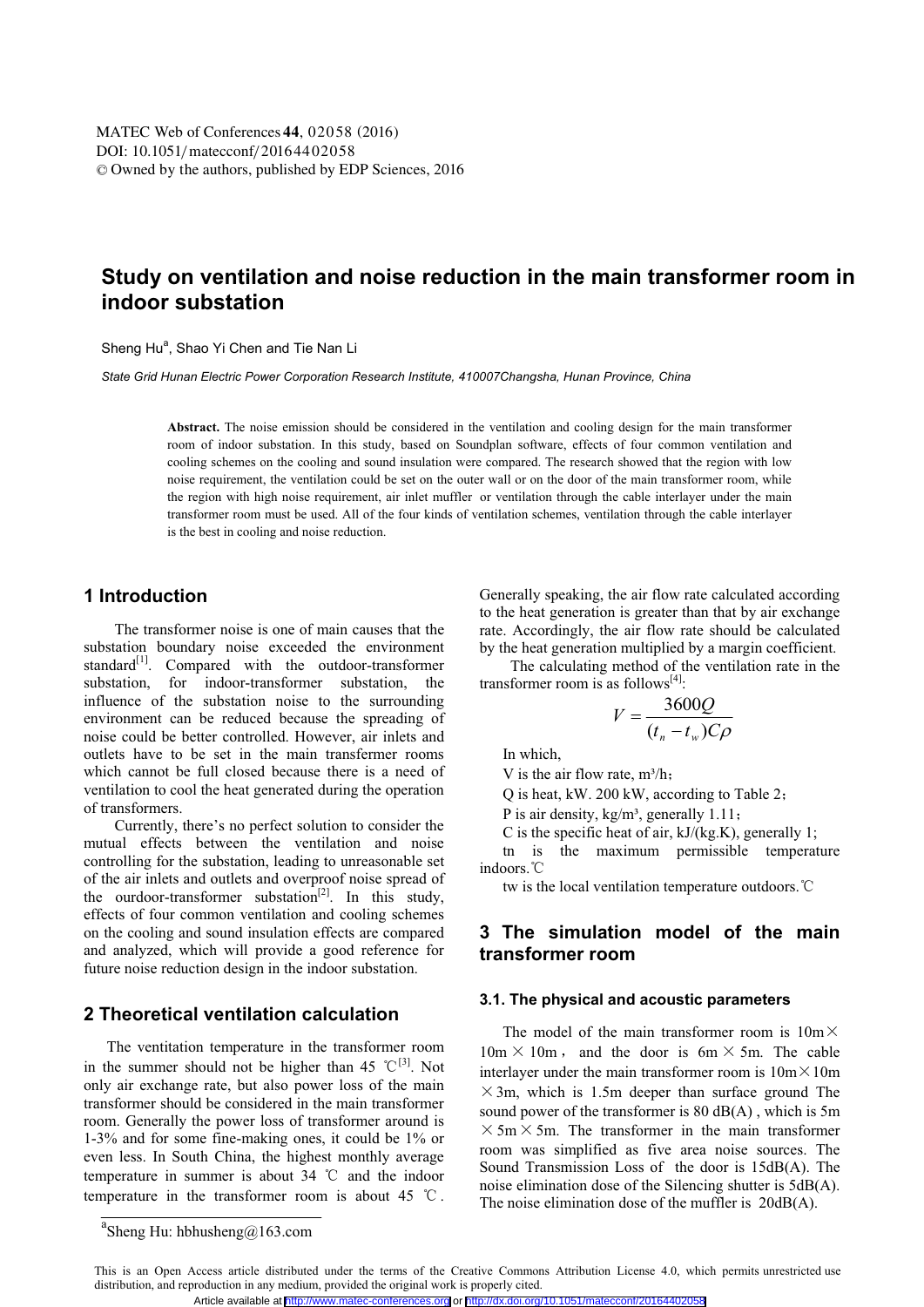#### **3.2. The model based on Soundplan software**

As shown in Fig. 1, the model of four ventilationcooling systems were build based on Soundplan software.



**Figure 1.** The simulation model of the main transformer room

### **4 Design of the ventilation and noise reduction system**

Design of ventilation-cooling system is not only for organization of cooling air flow to ensure an appropriate ventilation rate, but also for sound insulation and noise reduction. At present natural ventilation and mechanical ventilation are employed in indoor type substations. In order to ensure the ventilation effect and efficiency of the fans, generally the natural ventilation velocity should not be greater than 5 m/s and low noise fans should be used in mechanical ventilation.

#### **4.1. Design of cold air inlets**

#### *4.1.1 Air inlets set in the outer walls of the main transformer room*

Shutter as the air inlet in the outer walls of the main transformer room is a relatively simple design. As shown in Fig. 2 and Fig. 3, the gate of the main transformer room is sound proof and intake silencing shutters are used in the outer walls of both sides of the door. The width of the shutter is in the range of 100-200 mm. Adequate ventilation area could be provided in this design, but sound insulation of the shutter is relatively small, especially for those transformers with low frequency. The sound transmission loss is smaller than 10 dB, therefore the design is applicable only to areas with low noise requirement.



**Figure 2.** Schematic of the shutter on the outer wall of the main transformer room



(a)



Fig.3 Sound field distribution of the inlets in the outer wall of the main transformer

#### *4.1.2 Inlets set on the gate*

Sound-proof gate with intake silencing shutters is also a common ventilation design. As shown in Fig. 4 and Fig. 5, four sound-proof gates of the main transformer room are two-way open and a certain area of silencing shutter is set below each door. The width of the shutter is consistent with the thickness of the soundproof gate. For this design the civil construction load could be saved and it is convenient to construction. Due to the limitation of the soundproof gates, the inlets area and with of the shutters are limited and the sound transmission loss is generally lower than 15 db.



Figure 4. Schematic of the inlets on the gate of main transformer room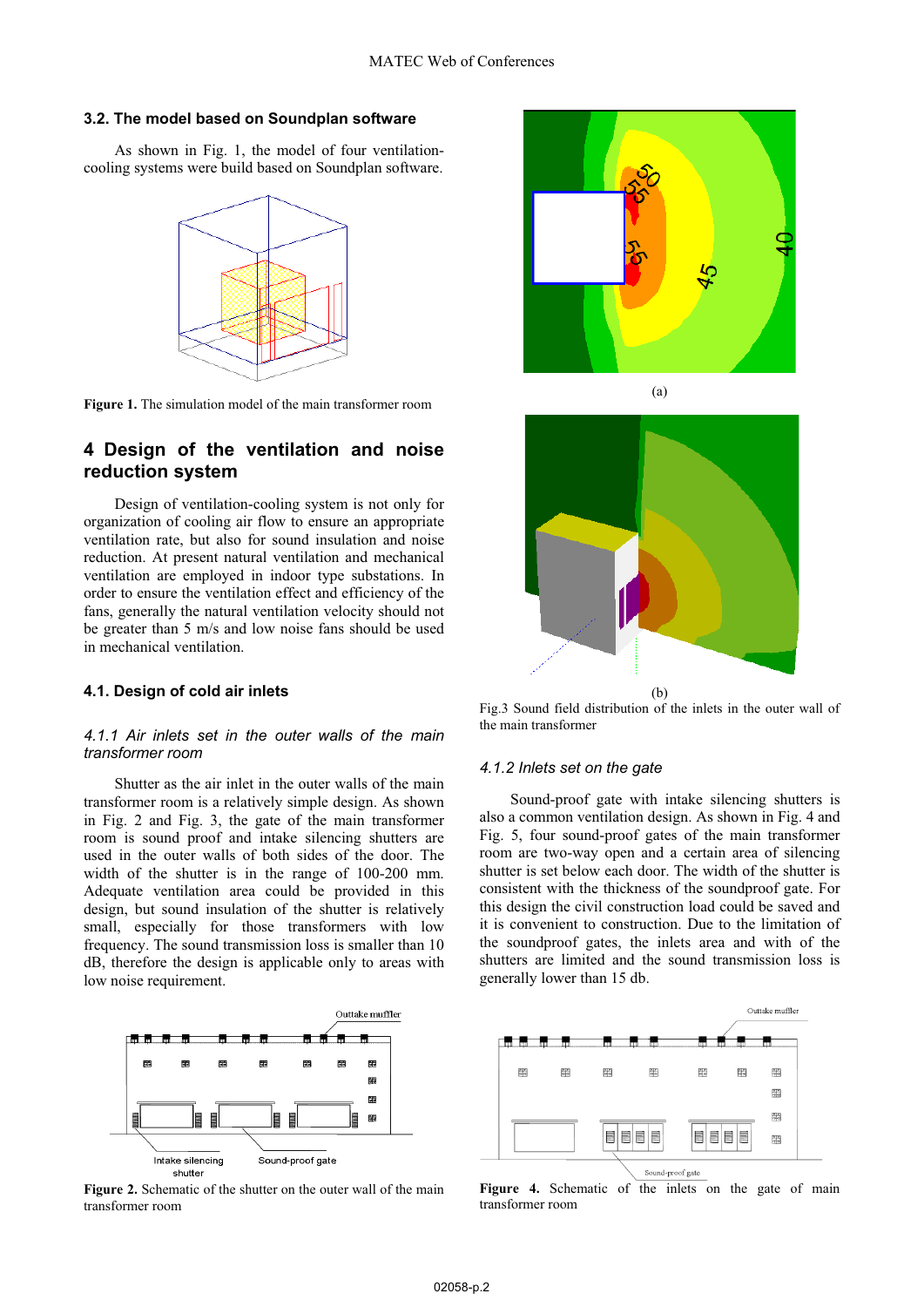

 $(h)$ Fig.5 Sound field distribution of the inlets in the outer wall of the main transformer

#### *4.1.3 The intake muffler*

Intake mufflers are set in case of high moise requirement which cannot be satisfied with silencing shutters. As shown in Fig. 6 and Fig. 7, intake mufflers are set at the bottom of the outer wall of the main transformer room. The noise reducing effects are well related with the length of the muffle when the circumference and the area of the muffle is limited. The sound transmission loss of this scheme is up to 20-30dB. However, the size of the muffler is relatively big and the muffler will take up more space, which would influence the overall appearance.

#### *4.1.4 Ventilation through the lower cable interlayer of the main transformer room*

As shown in Fig. 8 and Fig. 9, the advantages of ventilation through the lower cable interlayer of the main transformer room are, (1) The noise would not be spread outdoors through ventilation holes, for the noise source is not directly facing the inlet;(2)The cooling effect is good, for the cold air is flowing into indoor through the bottom of the room, forming a natrual convection and ,a

reasonable air distribution. (3)No extra space would be taken up and it has a good appearance.

The sound transmission loss of this scheme is up to 20-30 dB. However, it should be applied in the initial construction stage of the transformer substation and it's hard to rebuild once the construction is finished, because of the stress issue, the fire safety and rain-proof.



Figure 6. Schematic of the inlets on the gate of main transformer room





**Figure 7.** Sound field distribution of the inlets in the outer wall of the main transformer